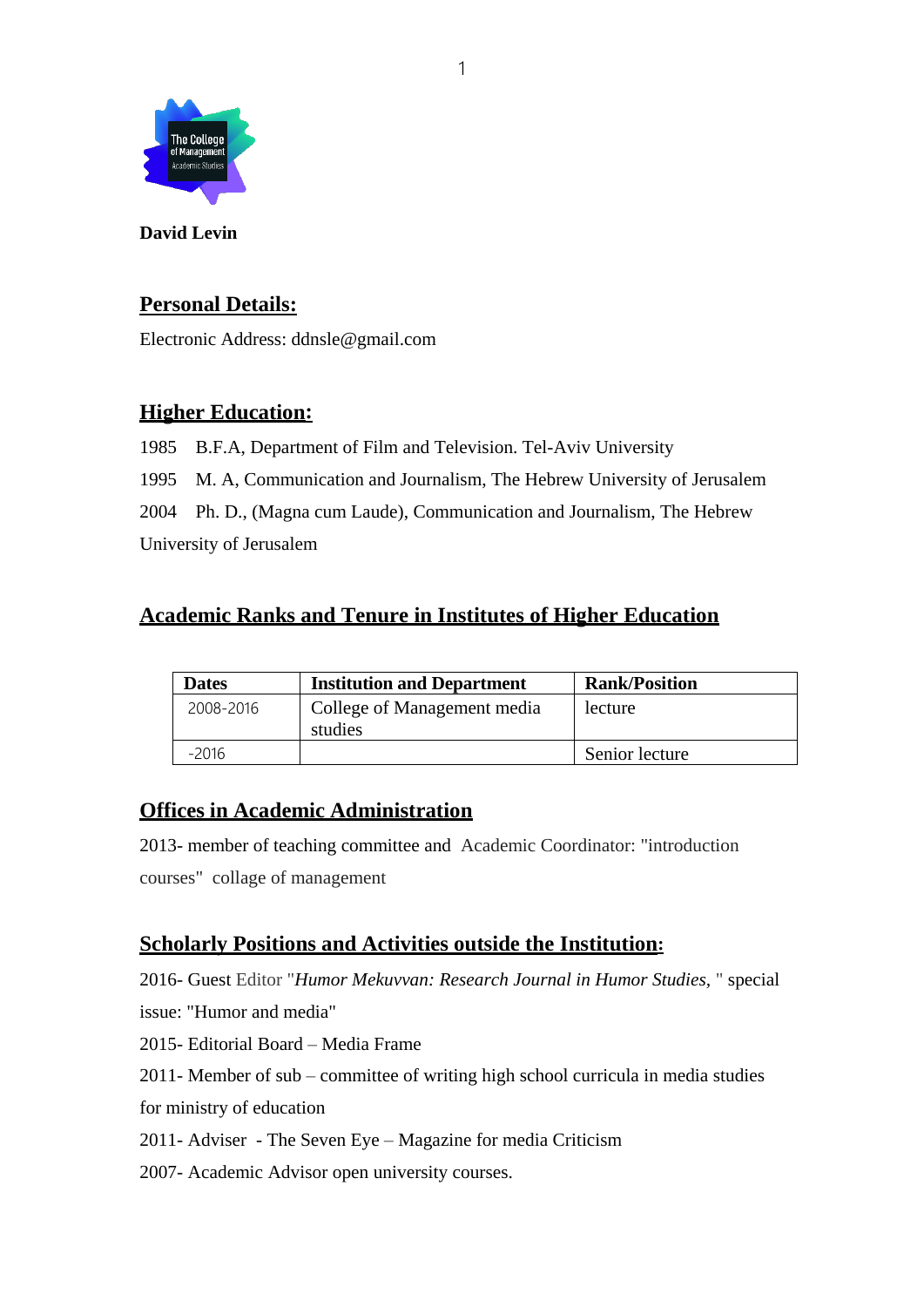

### **Scientific Editor of Hebrew translations**

Martin W. Bauer and George Gaskell *(2000) Qualitative Rsearching with Text, Image and Sound: A Practical Handbook. N.Y. Sage.*

Denis McQuail (2014), *McQuail's mass communication theory*, Thousand Oaks, CA: Sage, 2005 (with Oren Soffer).

Dan Laughey (2007*)* Key themes in media theory*,* Maidenhead: Open University Press, 2007. With Oren Soffer).

## **Participation in Scholarly Conferences**

### **Active Participation (selected)**

| <b>Date</b> | <b>Name of Conference</b> | <b>Role</b> | Subject of<br><b>Lecture/Discussion</b> | Role             |
|-------------|---------------------------|-------------|-----------------------------------------|------------------|
| 2004        | Crossroads in             | Univers     | <b>Students Films as</b>                |                  |
|             | Cultural Studies.         | ity of      | Alternative Media                       | <b>Presenter</b> |
|             |                           | Illinois    |                                         |                  |
|             |                           | at          |                                         |                  |
|             |                           | Urbana      |                                         |                  |
|             |                           |             |                                         |                  |
|             |                           | Champ       |                                         |                  |
|             |                           | aign        |                                         |                  |
| 2005        | the Annual Meeting of     | Ben         | Here and Also There -                   | <b>Presenter</b> |
|             | The Israeli               | Gurion      | <b>Cellular Phones and</b>              |                  |
|             | Communication             | Univers     | <b>Symbolic Boarders</b>                |                  |
|             | <b>Association</b>        | ity         |                                         |                  |
| 2005        | Annual Meeting of         | Ben         | Out of Control: "Audeta"                | <b>Presenter</b> |
|             | The Israeli               | Gurion      | challenging the Social                  |                  |
|             | Communication             | Univers     | Order".                                 |                  |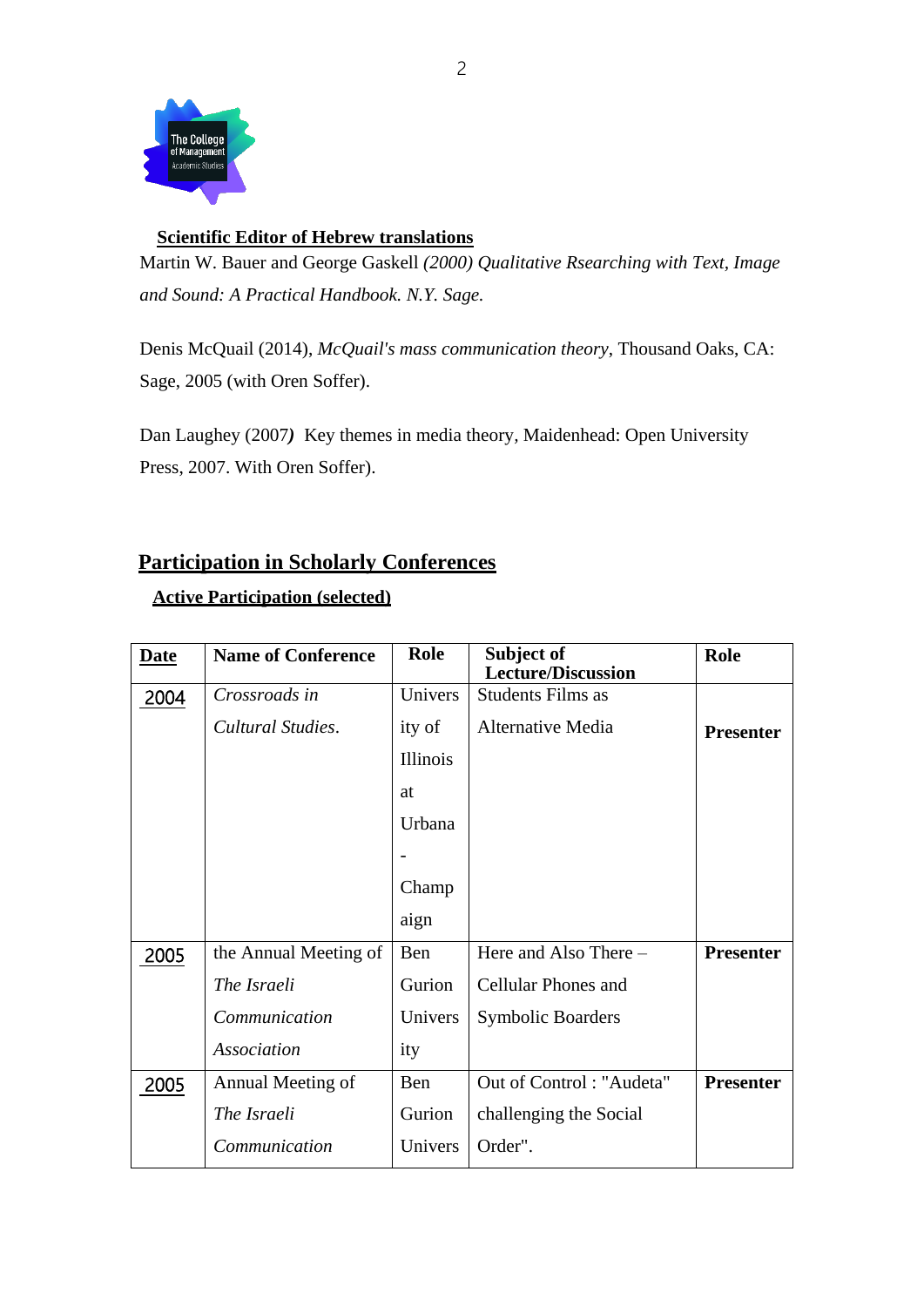

|      | Association,             | ity           |                                 |                   |
|------|--------------------------|---------------|---------------------------------|-------------------|
| 2006 | Paper Presented at the   | The           | When the Reporter Joined        | <b>Presenter</b>  |
|      | Annual Meeting of        | Open          | the Army. Does he               |                   |
|      | The Israeli              | Univers       | Function as an                  |                   |
|      | Association for the      | ity of        | Anthropologist?                 |                   |
|      | <b>Study of Language</b> | <b>Israel</b> |                                 |                   |
|      | and Society.             |               |                                 |                   |
| 2010 | Paper Presented at the   | The           | Soccer discourse and the        | Chair             |
|      | Annual Meeting of        | Open          | daily life of adolescents in a  | and               |
|      | The Israeli              | Univers       | small Israeli town.             | presenter         |
|      | Antropological           | ity of        |                                 |                   |
|      | Association              | Israel        |                                 |                   |
| 2012 | Paper presented at the   | Tel           | The cottage ban : the           | <b>Presenter</b>  |
|      | Annual Meeting of        | Aviv          | conjunction between news        |                   |
|      | The Israeli              | Univers       | construction and facebook's     |                   |
|      | Communication            | ity           | social protest.                 |                   |
|      | Association              |               |                                 |                   |
| 2012 | Conference of Israeli    | Haifa         | Can Humor be a Cure?            | <b>Presenter</b>  |
|      | Studies,                 |               | Current Events Satire, the      |                   |
|      |                          |               | Public Sphere and               |                   |
|      |                          |               | Multiculturalism                |                   |
| 2013 | <b>IAMCR</b>             | Dublin        | Like my Status": Israeli        | Presenter         |
|      |                          |               | <b>Girls Constructing Their</b> | (with             |
|      |                          |               | Social Connections on the       | <b>Sigal</b>      |
|      |                          |               | Facebook Social Network"        | <b>Barak</b>      |
|      |                          |               |                                 | <b>Brandies</b> ) |
| 2016 | the second               | Hakibb        | Locked In the chain of          | <b>Chair</b>      |
|      | interdisciplinary        | utzim         | social order                    | and               |
|      | conference on Humor      | college       |                                 | <b>Presenter</b>  |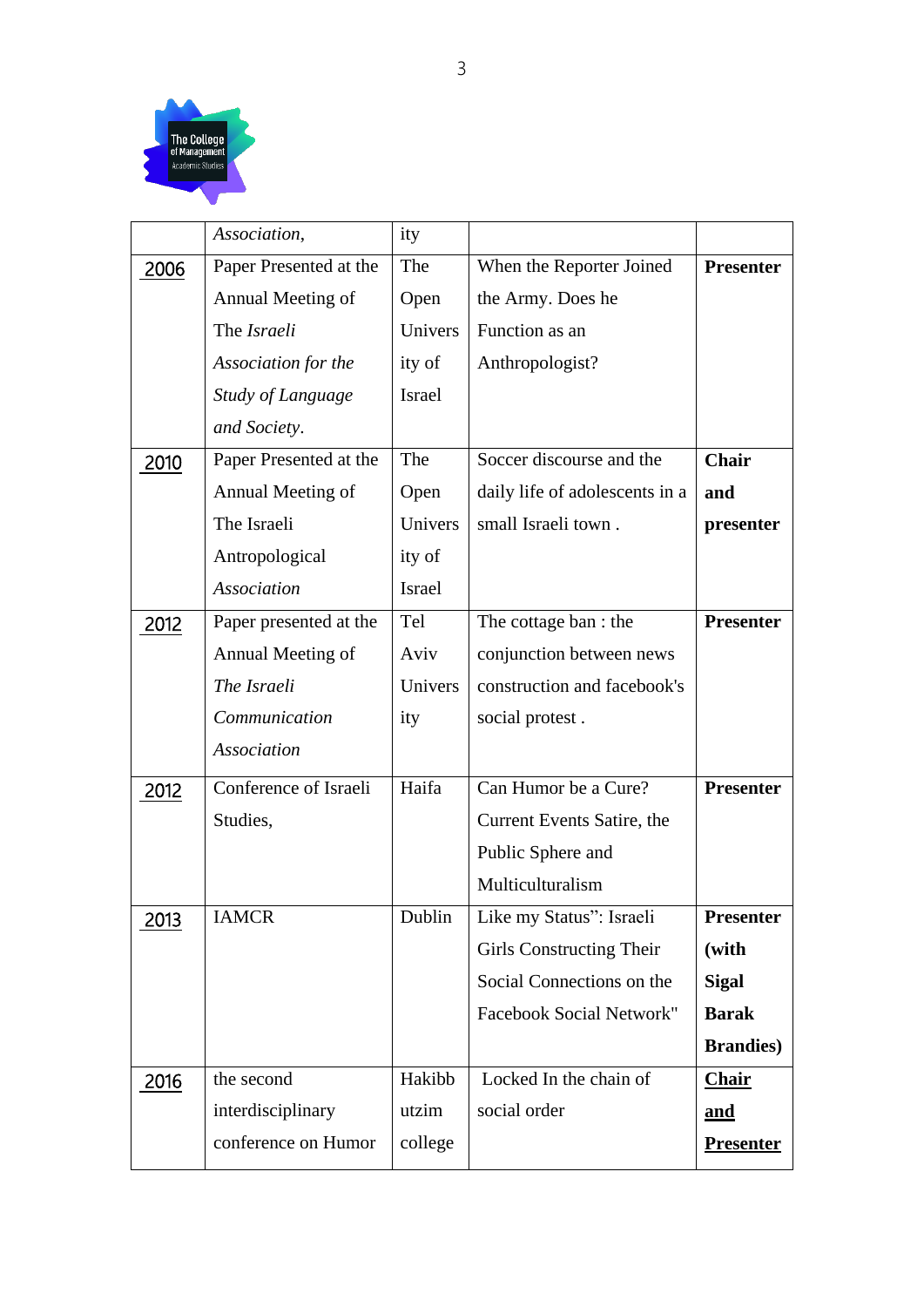

|      | research               | Tel     |                                                                                                   |                  |
|------|------------------------|---------|---------------------------------------------------------------------------------------------------|------------------|
|      |                        | Aviv    |                                                                                                   |                  |
| 2016 | Paper presented at the | Kinnere | They do a better job:                                                                             | <b>Presenter</b> |
|      | Annual Meeting of      | t       | Security cameras eradicate                                                                        |                  |
|      | The Israeli            | Collage | the authority of the                                                                              |                  |
|      | Communication          |         | journalistic word                                                                                 |                  |
|      | Association            |         |                                                                                                   |                  |
| 2016 | <b>IAMCR</b>           | Lester  | From imposition to                                                                                | <b>Presenter</b> |
|      |                        |         | negotiating – Digital langue                                                                      | (with            |
|      |                        |         | and agenda setting theory.                                                                        | <b>Nissim</b>    |
|      |                        |         |                                                                                                   | Katz)            |
| 2017 | Israeli Sociology      | Ranana  | Like rocks in the water                                                                           | <b>Presenter</b> |
|      | association            |         | http://www.iss-annual-                                                                            |                  |
|      |                        |         | conference.org.il/2017/page                                                                       |                  |
|      |                        |         | $\frac{\text{php}}{\text{p}}$ and $\frac{\text{php}}{\text{p}}$ and $\frac{\text{php}}{\text{p}}$ |                  |
|      |                        |         |                                                                                                   |                  |
| 2017 | Fiction                | Tel     | Of Photographic Realism                                                                           | <b>Presenter</b> |
|      |                        | Aviv    | and Its Potential: Grey's                                                                         |                  |
|      |                        |         | Anatomy's O.R. as a                                                                               |                  |
|      |                        |         | Platform to Negotiate Work                                                                        |                  |
|      |                        |         | and Status                                                                                        |                  |
|      |                        |         | https://arts.tau.ac.il/sites/                                                                     |                  |
|      |                        |         | arts.tau.ac.il/files/poster                                                                       |                  |
|      |                        |         | 5070.pdf                                                                                          |                  |
| 2018 | Fiction                | Tel     | On a Thousand Words that                                                                          | <b>Presenter</b> |
|      |                        | Aviv    | <b>Disrupted Pictures: Errors</b>                                                                 |                  |
|      |                        |         | and Dialogue in the Wake                                                                          |                  |
|      |                        |         | of Released Surveillance                                                                          |                  |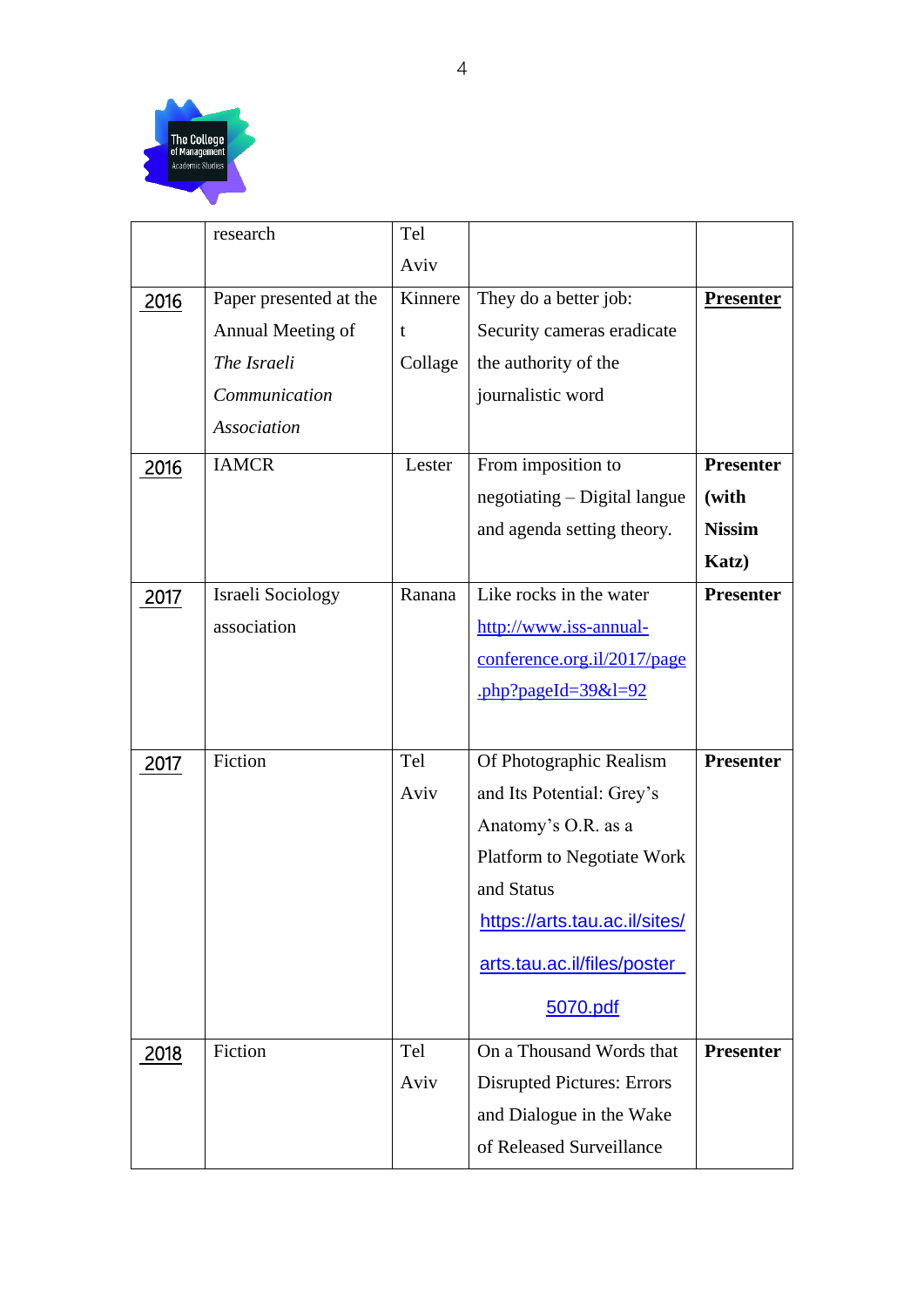

|      |                        |               | Camera Footage             |                  |
|------|------------------------|---------------|----------------------------|------------------|
| 2018 | Israeli Sociology      | Beer-         | One day they might see the | <b>Chair</b>     |
|      | association            | Shave         | light                      | and              |
|      |                        |               |                            | <b>Presenter</b> |
| 2018 | Paper presented at the | Rishon        | Media studies in High      | <b>Presenter</b> |
|      | Annual Meeting of      | <b>ltzion</b> | education: Digital or Post |                  |
|      | The Israeli            |               | Digital                    |                  |
|      | Communication          |               |                            |                  |
|      | <b>Association</b>     |               |                            |                  |

## **Organization of Conferences or Sessions**

| 2015 | Annual Meeting of  | The Open      | <b>Student films</b> | <b>Organizer</b> |
|------|--------------------|---------------|----------------------|------------------|
|      | The Israeli        | University of | as a                 | and Chair        |
|      | Communication      | Israel        | <u>crossroads</u>    |                  |
|      | Association        |               |                      |                  |
| 2016 | Annual Meeting of  | Kinneret      | Reserch logic        | Organizer,       |
|      | <i>The Israeli</i> | Collage       | versus the           | <b>Chair and</b> |
|      | Communication      |               | academic logic       | <b>Presenter</b> |
|      | <b>Association</b> |               |                      |                  |
| 2017 | Annual Meeting of  | Sapir collage |                      | Organizer,       |
|      | The Israeli        |               |                      | <b>Chair and</b> |
|      | Communication      |               |                      | <b>Presenter</b> |
|      | Association        |               |                      |                  |
| 2019 | Panel in Teldan -  | Tel Aviv      | "Warriors and        | Chair            |
|      | <b>INFO 2019</b>   |               | Surfers": The        |                  |
|      |                    |               | smartphone in        |                  |
|      |                    |               | conflict             |                  |
|      |                    |               | situations           |                  |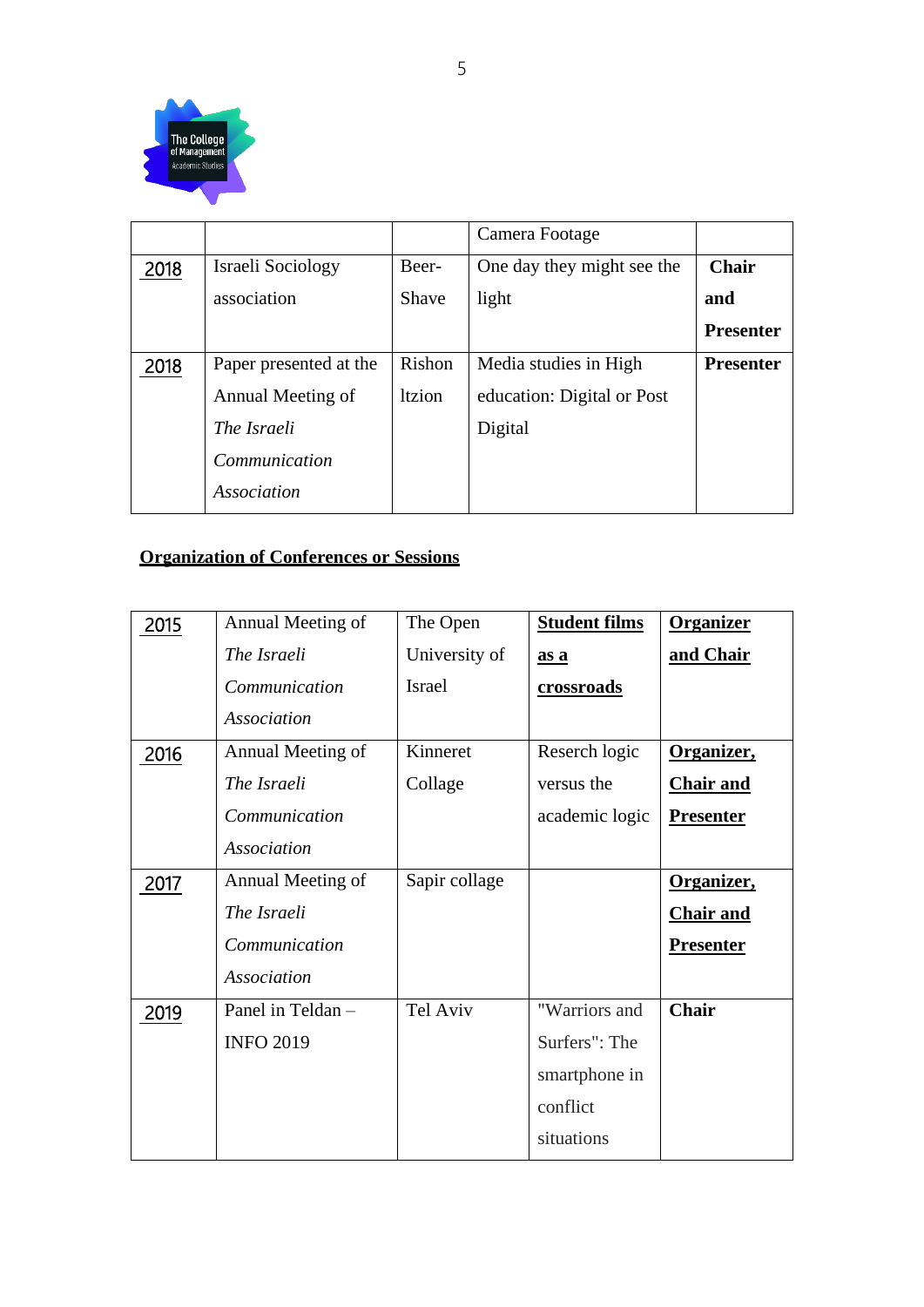

# **Research Grants**

| Role in           | $Co-$              | <b>Topic</b>          | <b>Funded</b> | Year |
|-------------------|--------------------|-----------------------|---------------|------|
| <b>Research</b>   | <b>Researchers</b> |                       | by/Amount     |      |
| Researcher        | <b>Sigal Barak</b> | adolescent            | Research      | 2011 |
|                   | <b>Beandies</b>    | girls                 | Authority     |      |
|                   |                    | friendship            | Collage of    |      |
|                   |                    | and facebook          | Management    |      |
|                   |                    |                       | 15000         |      |
| Researcher        |                    | <b>Brand</b>          | Research      | 2014 |
|                   |                    | communities           | Authority     |      |
|                   |                    | and sub-              | Collage of    |      |
|                   |                    | culture               | Management    |      |
|                   |                    |                       | 6000          |      |
|                   |                    |                       |               |      |
| <b>Researcher</b> |                    | You can judge         | Research      | 2015 |
|                   |                    | with your own         | Authority     |      |
|                   |                    |                       | Collage of    |      |
|                   |                    | eyes: aspects         | Management    |      |
|                   |                    | of linguistics        | 6000          |      |
|                   |                    | and ethics in         |               |      |
|                   |                    | the                   |               |      |
|                   |                    | <b>Integration of</b> |               |      |
|                   |                    | surveillance          |               |      |
|                   |                    | cameras in            |               |      |
|                   |                    | television            |               |      |
|                   |                    | news                  |               |      |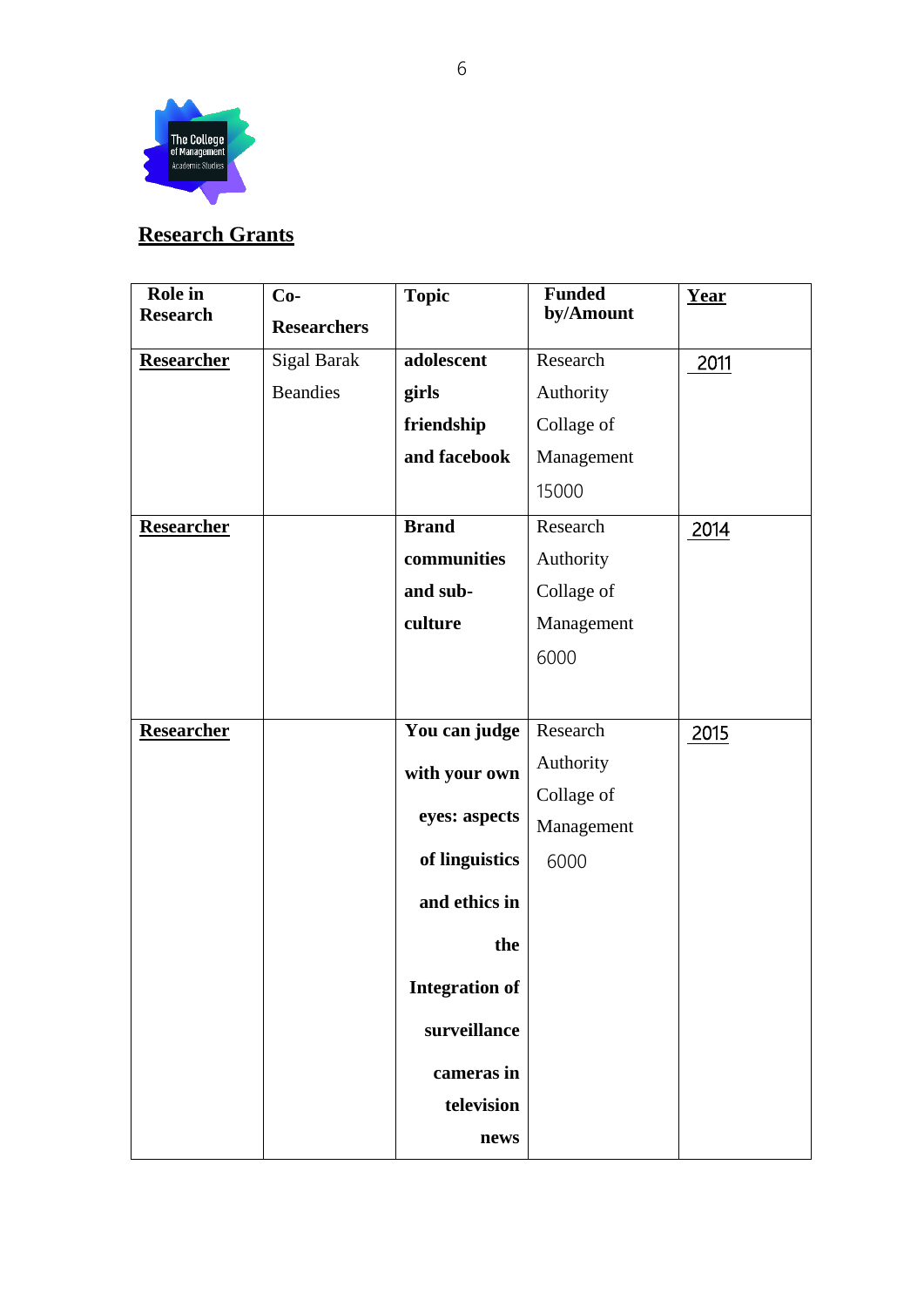

### **. Submission of Research Proposals – Not Funded**

| <b>Researcher</b> | <b>Tamar Liebes</b> | Critical   <b>ISF</b>    |      |
|-------------------|---------------------|--------------------------|------|
|                   |                     | historiography   122,000 | 2012 |
|                   |                     | of media                 |      |
|                   |                     | studies                  |      |

# **Scholarships, Awards and Prizes**

Yoram Bar scholarship for PhD student , The Hebrew university, 2003.

ICSA Best Article award, 2016

"Outstanding Researcher" collage of management 2019

### **Courses Taught in Recent Years**

### **List of courses**

| מספר הסטודנטים | Degree    | Name             | <b>Type:</b> | Year      |
|----------------|-----------|------------------|--------------|-----------|
| בקורס          |           |                  |              |           |
| 200            | <b>BA</b> | - Language       | Introduction | 2016-2022 |
|                |           | society culture  | Course       |           |
| 200            | <b>BA</b> | Research methods | Introduction | 2016-2022 |
|                |           |                  | Course       |           |
| 25             | <b>BA</b> | Seminar-it       |              | 2017-2022 |
|                |           | touches us       |              |           |
| 60             | <b>BA</b> | <b>Brand</b>     |              | 2016      |
|                |           | Communities      |              |           |

### b. **Supervision of Graduate Students**

| <b>Name of Student</b> | <b>Title of Thesis</b>      | <b>Degree</b> | <b>Completion Date /</b><br>in Progress |
|------------------------|-----------------------------|---------------|-----------------------------------------|
| Zohar Levi             | fromMA<br>"neighborhood" to |               | 3.2019                                  |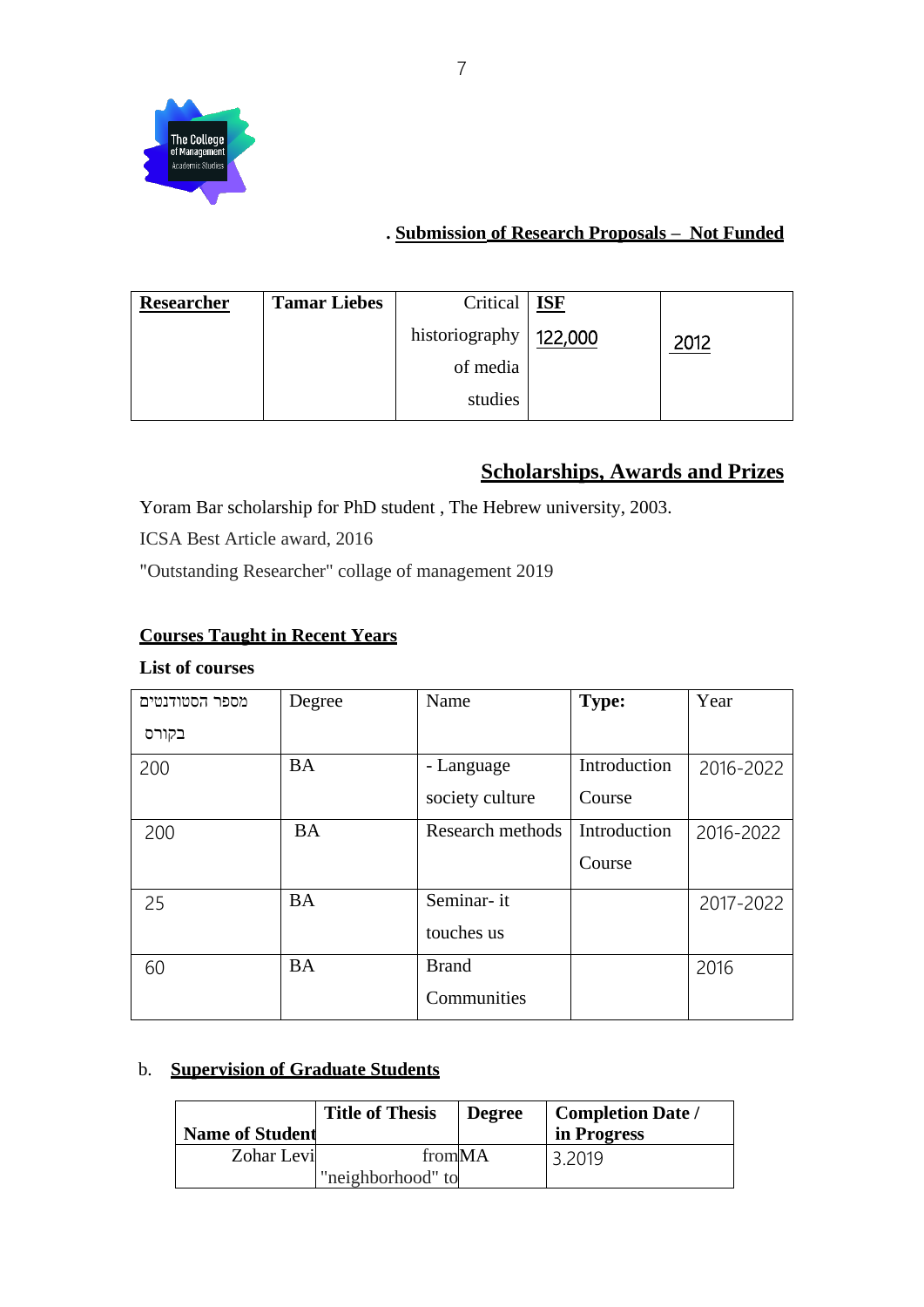

| "family": Forty     |  |
|---------------------|--|
| years of presenting |  |
| outlaw in Israeli's |  |
| printed press       |  |

# **Publications:**

### **Ph.D Dissertation**

Levin, D. (2004). Film studies as a site to negotiate cultural identities . Hebrew University. Supervisors: Prof Tamar Liebes Prof. Haim Hazan

# **Text Books**

Liebes, T. Levin, D. (2013). Communication as culture – media as culture enviorment . Ranana Open University Press (Hebtew)

Liebes, T. Levin, D. (2014). Communication as culture – An Insdie look at the world of Media. Ranana Open University Press (Hebtew)

Levin, D. Hassid-Levi M. (2020) "Mtaksherim" (to communicate) Shoham: Kinneret -Zmora Bitan (Hebrew)

# **Editing Text Books**

### **Other Scientific Publications:**

Levin, D. (in press). It touches us. Jerusalem: Carmel.

### **Articles in Refereed Journals**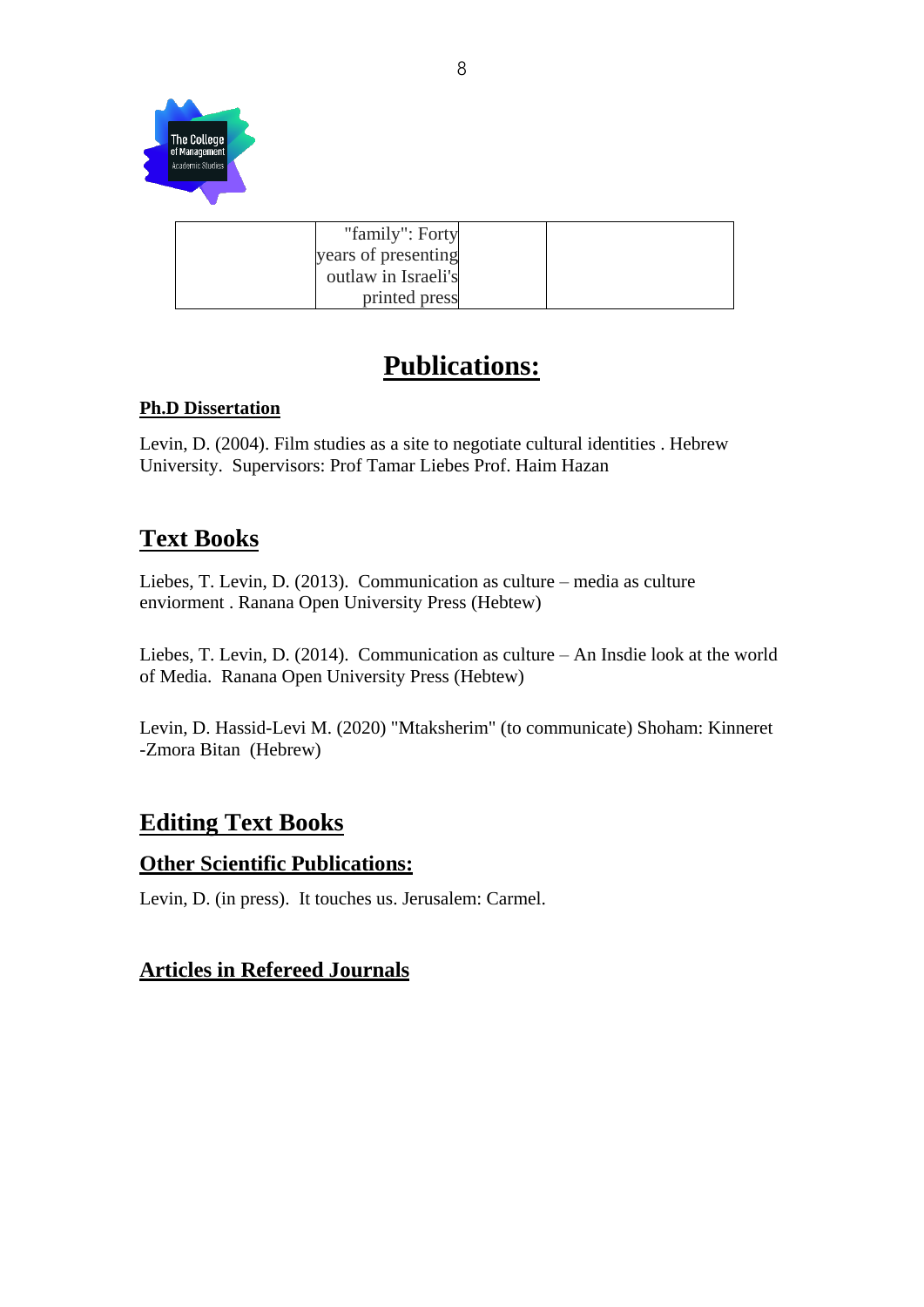

Levin, D. (2012): Soccer discourse and the daily life of adolescents in a small Israeli town*, Soccer & Society*, 13:1, 83-96

Levin , D.(2012). The cottage ban : the conjunction between news construction and facebook's social protest, JOMEC, 1, 2-15

Levin, D. (2013). All about "Mistaken" and "Evil" and "Dangerous": Political satire in a time of crisis and the question of the public sphere. *Humor Mekuvvan: Research Journal in Humor Studies,* 2, 7-22. (Hebrew)

Levin, D. (2013) "other", "us" or "negotiators": Three research themes on young people and their culture. *Gilui Daat,* 4, `13-40 ( Hebrew)

Levin, D. (2013) 'Breaking the spell: Have cell phones transformed reservists' timeout? *International Journal of cultural studies.* 16 (6) pp. 659-672

Levin, D. Ramer Biel, S. (2013 ). Meet me at the Coconut Gate at 8.30: 'Mikmak' as a site of socialization *Communication Management Quarterly*, 29, 125-146 http://www.fpn.bg.ac.rs/wp-content/uploads/CM29-SE-Web.pdf

Levin, D. Barak-Brandes, S. (2014). Belonging to neo-tribes or just glocal youth talk: Jewish Israeli adolescent girls representing themselves on Facebook *, Northen Lights.*  12(1) pp. 69-85.

Barak-Brandes, S. Levin, D. (2014). "Like my Status": Israeli Girls Constructing Their Social Connections on the Facebook Social Network". Feminist Media Studies, 14 (5), 743-758.

Levin, D. (2016). On Humor and social Borders (Geast editor introduction). Humor Mekuvvan: Research Journal in Humor Studies, 6, 4-6 (Hebrew)

Levin, D. (2016). The Political Rival as an "Unruly" Woman: Gender Representation of Body, Voice and Space in Israeli TV Satire, Humor Mekuvvan: Research Journal in Humor Studies, 6, 69-85 (Hebrew)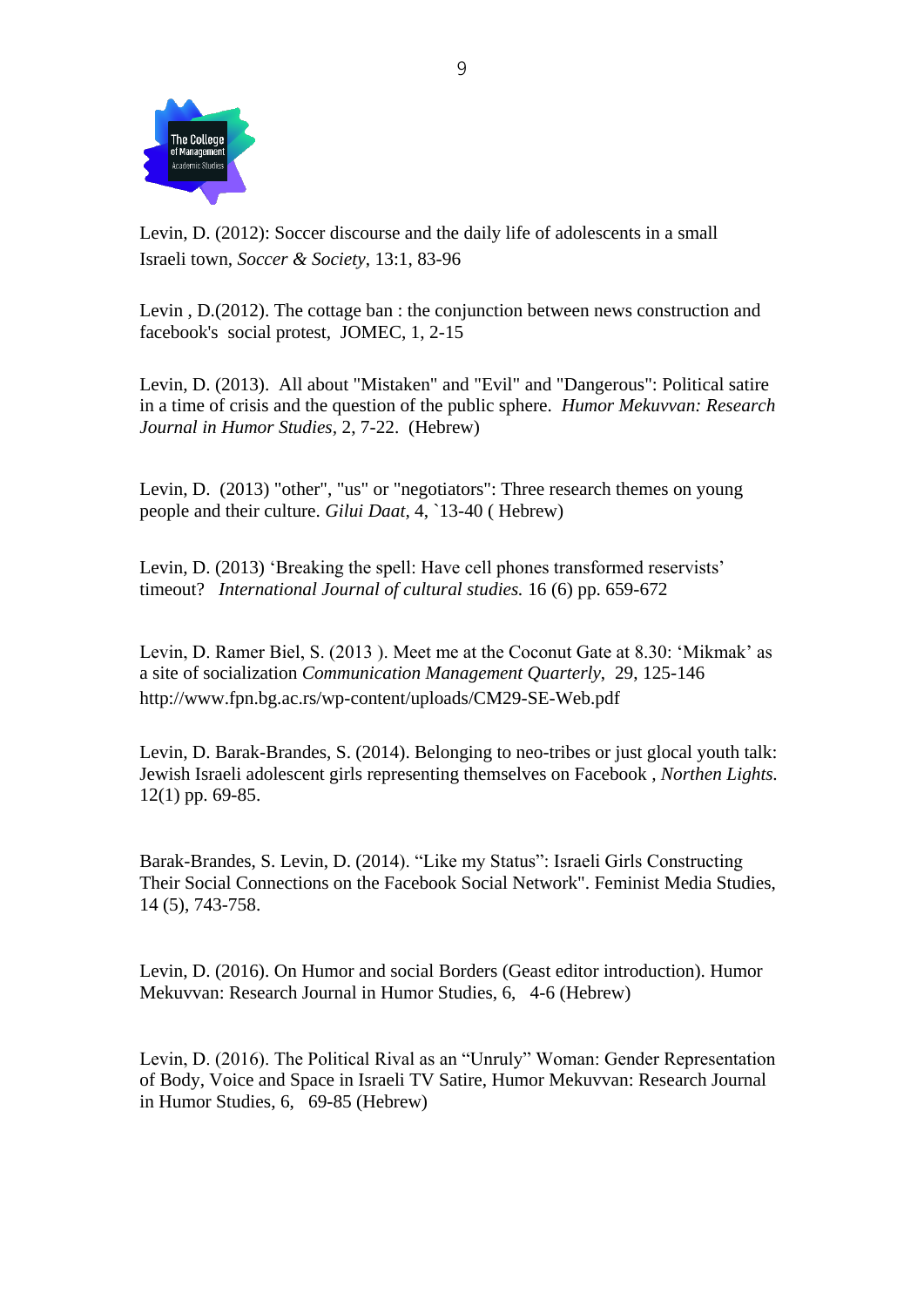

Levin, D. (2016) The Springtime of Their Life: Body and Narrative in Israeli Cinema, Mootar, 22, 25-33 (Hebrew)

Levin, D. (2016) To touch the knowledge: Why we must keep on using paper in higher education academic teaching, 6, 45-48. [http://sfile.f](http://sfile.f-static.com/image/users/176149/ftp/my_files/Articles/articals%202/20042016/Levin%20pp%2044-46.pdf?id=27172318)[static.com/image/users/176149/ftp/my\\_files/Articles/articals%202/20042016/L](http://sfile.f-static.com/image/users/176149/ftp/my_files/Articles/articals%202/20042016/Levin%20pp%2044-46.pdf?id=27172318) [evin%20pp%2044-46.pdf?id=27172318](http://sfile.f-static.com/image/users/176149/ftp/my_files/Articles/articals%202/20042016/Levin%20pp%2044-46.pdf?id=27172318)

Levin, D (2016) "Like "My Wife and Mother-in-Law": Mikmak and the Need to Assign a Three-Dimensional Definition for Groups of Children-Consumers", Young consumer,  $17(4)$  pp.350 – 362 <http://www.emeraldinsight.com/doi/abs/10.1108/YC-05-2016-00600>

Levin, D. (2018) " Like Rocks in the Water: Closeness and Imagined Consensus in the Process of Introducing Technologies to Schools, Megamot 53b 179-202 (Hebrew)

Levin, D. (2018) On a Thousand Words that Disrupted Pictures: Errors and Dialogue in the Wake of Released Surveillance Camera Footage. Media Frame, 17 , 94-115 (Hebrew) <http://din-online.info/pdf/mfr17.pdf>

Levin, D. (2021). Between monologue and dialogue. Media Frame 20, 1-7

Levin , D. Bernstein, A. (eds.) (2018) The boundaries of the discipline and the topics of the course Introduction to communication studies. Media Frame, 17, 1-20. <http://din-online.info/pdf/mfr17.pdf>

# **Articles or Chapters in Scientific Books**

Levin, D. (2004). Discussions about youth culture: their nature, tampare and Language. In Rahav, G. Wozner, Y. and Schwartz, M. Youth in Israel. Tel Aviv: Tel Aviv University.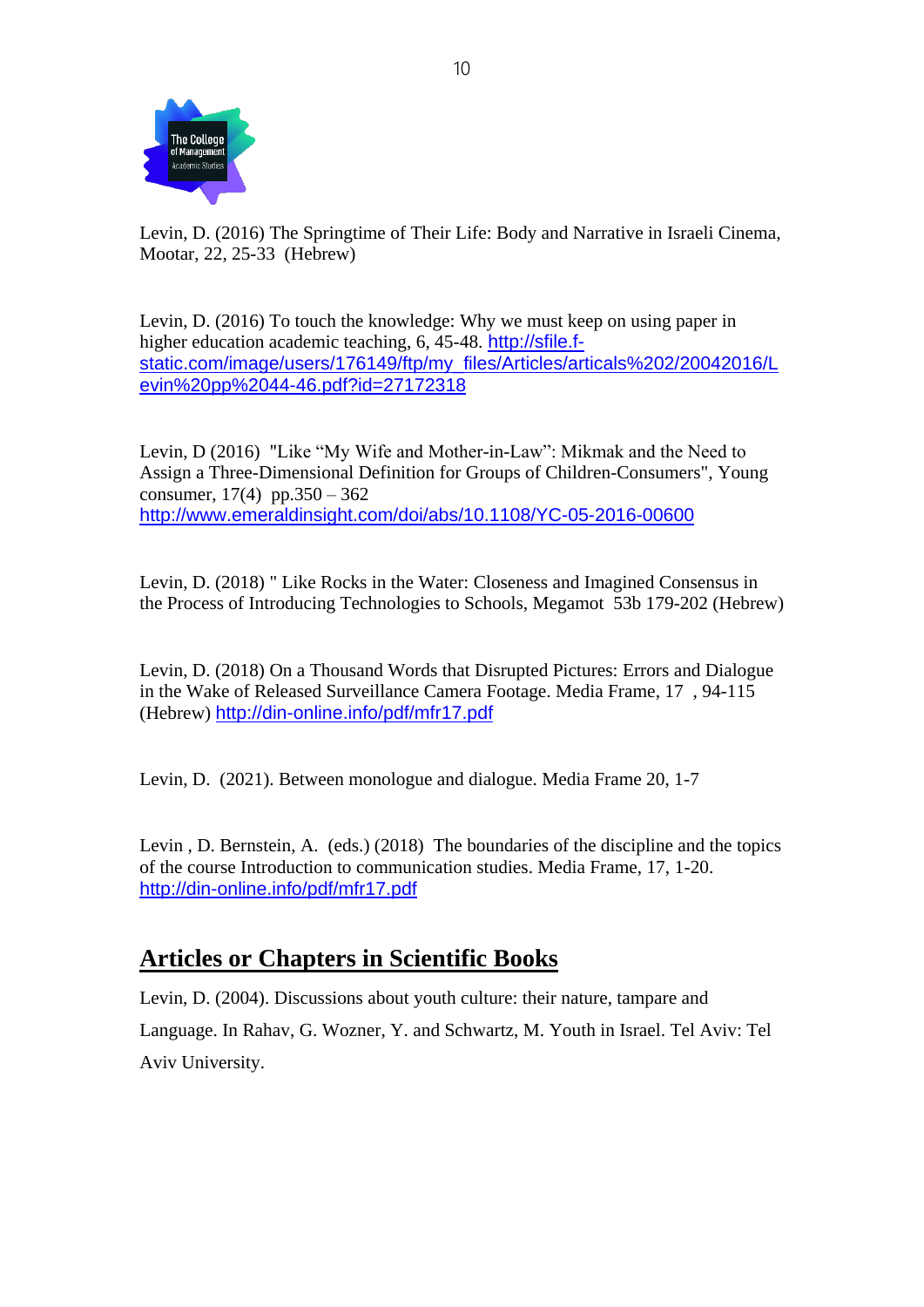

Levin, D.(2008). The end of male Fraternity: The mobile phone and reserve military duty. In Cohen, A.A Lemish, D. and Schejter, A. Wonder-Phone in the land of Miracles: The Mobile Phone in Israel. Hampton press.

Levin, D. (2011) "'Because it's not really me:' Student films and their potential as alternative media" In Fisherkeller, J. (ed.) International Perspectives on Youth Media: Cultures of Production & Education. Peter Lang Publishers, Inc.

Levin, D. (2015) . The role of place and metaphor: A cultural explanation for the legitimacy of on-line dating in Israel. In : Degim, A. Johnson, A. And Fu T. (ed.) Online Courtship: Interpersonal Interactions Across Borders. Amsterdam: Institute of Network Cultures

Levin, D. and Barak-Brandes, S. (2014) Information? conversation? action? Gabriel Tarde model and online protest in the eyes of Jewish - Israeli teenage Girls. In Patrut, B (ed.) Social Media in Politics: Case studies pp. 337-363) ,. Heidelberg Springe

Levin, D. (2015) . The role of place and metaphor: A cultural explanation for the legitimacy of on-line dating in Israel. In : Degim, A. Johnson, A. And Fu T. (ed.) Online courtship: Interpersonal interactions across borders (pp.162-182) . Amsterdam: Institute of Network Cultures

[http://networkcultures.org/blog/publication/no-16-online-courtship-interpersonal-](http://networkcultures.org/blog/publication/no-16-online-courtship-interpersonal-interactions-across-borders/)

#### **/**[interactions-across-borders](http://networkcultures.org/blog/publication/no-16-online-courtship-interpersonal-interactions-across-borders/)

Sigal Barak-Brandes, S and Levin, D. (2016). Neoliberalism, Identity, and Agency: Israeli Teenage Girls and Facebook. In Daemond, P. (ed.) **The London Film and Media Reader** (pp,309-318)

Levin, D. (2018) . The Laughter Rattling our Life: of Humour's Place in the Political Discourse In Sover A. (ed.) Book of Laughter (pp. 241-262). Jerusalem: Karmel. (Hebrew) <https://carmelph.co.il/book/hatschok/>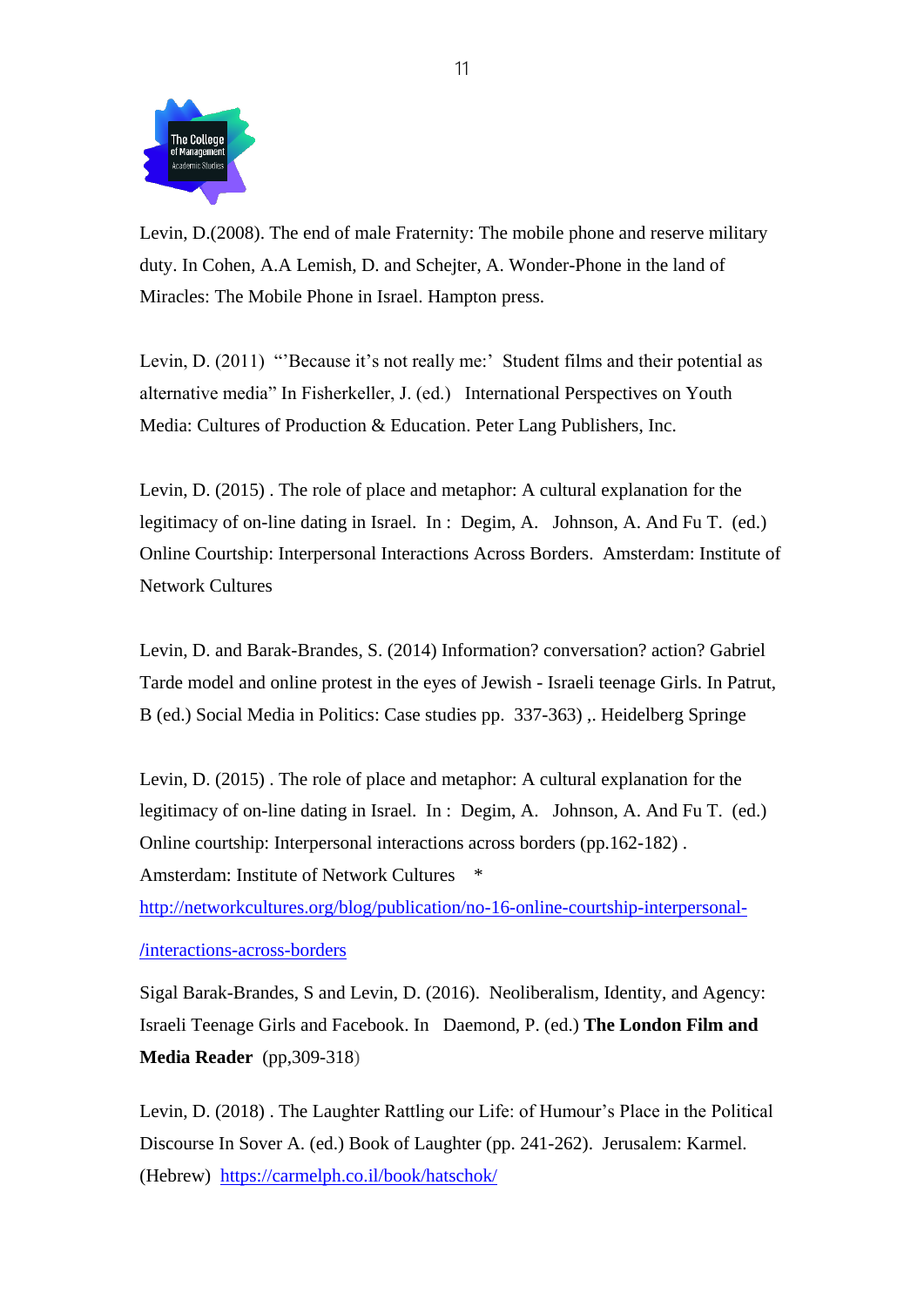

Levin, D. (2019). That's not what it was - it's not what it will be: Communication and democracy in the reality of "liquid modernity". In D. Levin (ed.) Media and democracy (revised edition). Ranana: The Open University (Hebrew).

Levin, D. (2020) . Political opponents as unruly women: gender representations of body, voice and space in Israeli televised satire in M. Talmon (ed.) *As seen on israeli tv: national television between the local and the global*. London: Routledge.

Levin, D. (2020). From a pit field to a dirt road: first tools for analyzing verbal raw material in qualitative research - sorting, analysis and interpretive writing. In Levin,

D. Regev, M Liebes, T (eds.) Qualitative Research methods. Ranana: The open

University. (Hebrew)

Levin. D. (in press ) Introduction: Without separation or discrimination. In Turin, O Ruddin, S. (eds.) Popular Literature. Tel Aviv: Moffat. (Hebrew)

### **Other Works Connected with my Scholarly Field**

### **Books review**

Levin, D. (2016) on "Exclusion" *Media Frame*, 15 , 85-88. Levin, D. (2018). On The wounded motherland. *Media Frame, 17, 170-174.*  <http://din-online.info/pdf/mfr17.pdf>

### **Articles in professional Journals (selected)**

Levin, D. (2000) Heroes, Monsters and "good kids" *Panim*, 14 **<http://www.itu.org.il/Index.asp?ArticleID=1837&CategoryID=551&Page=2>**

Levin D. (2011). Hearing just one side. *The seven eye* [http://www.the7eye.org.il/articles/Pages/070311\\_Ex\\_parte.aspx](http://www.the7eye.org.il/articles/Pages/070311_Ex_parte.aspx)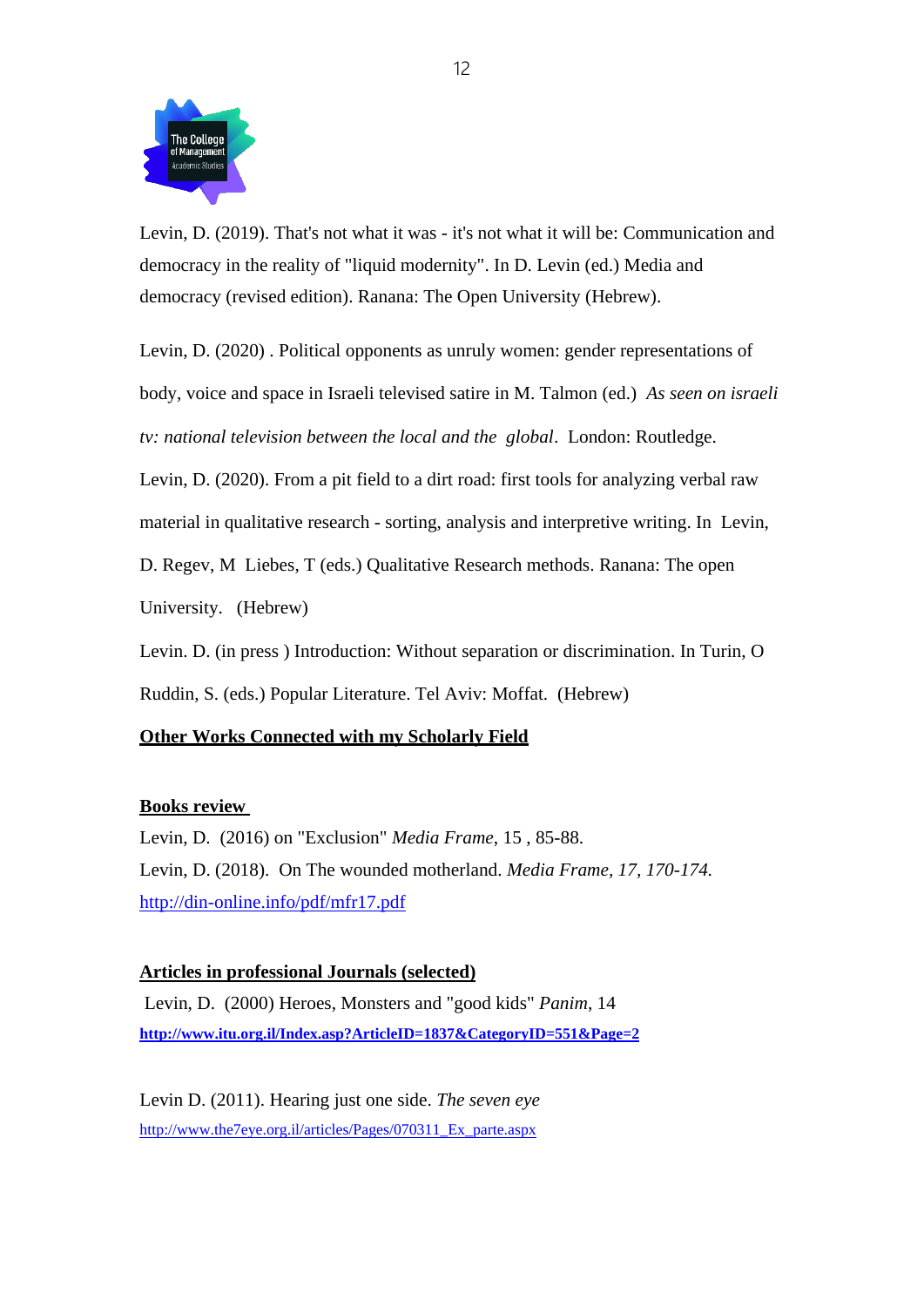

Levin, D. (2014) The good guys against the Bad guys *The seven eye* <http://www.the7eye.org.il/139744>

Levin, D. (2015). You can Judge with your own eye. *Panim*, 68 /[http://www.panim-mag.org.il](http://www.panim-mag.org.il/)

### **Other Works Connected with my Scholarly Field**

Levin, D. (2000) How to write a seminar work. Tel Aviv : The open university. Tel Aviv : The open university

Levin, D. (2001). Public opinion, propaganda and democracy (learning manual) Tel Aviv : The open university

Levin, D. (2006) Communication as culture (learning manual) Ranana : The open university

Levin, D. (2008) Society culture and representation (learning manual) Ranana : The open university

Levin, D. (2009) Communication and Democracy (learning manual) Ranana : The open university

Levin, D. (2010), *Qualitative Research Methods* (learning manual) Ranana : The open university

Levin, D. Zilberstein, T. (eds.) (2009) Editing video in the Digital age. Ranana: The open University.

Levin, D. Vasserman, S. (2012) Culture, Communication and Leisure in Israel (learning manual) Ranana : The open university

Levin, D. (2015) Instruction of writing a seminar work. Rishon L'tzion: collage of Manegment.

Levin, D (2019) (ed.) Media and democracy (revised edition) Ranana : The open university.